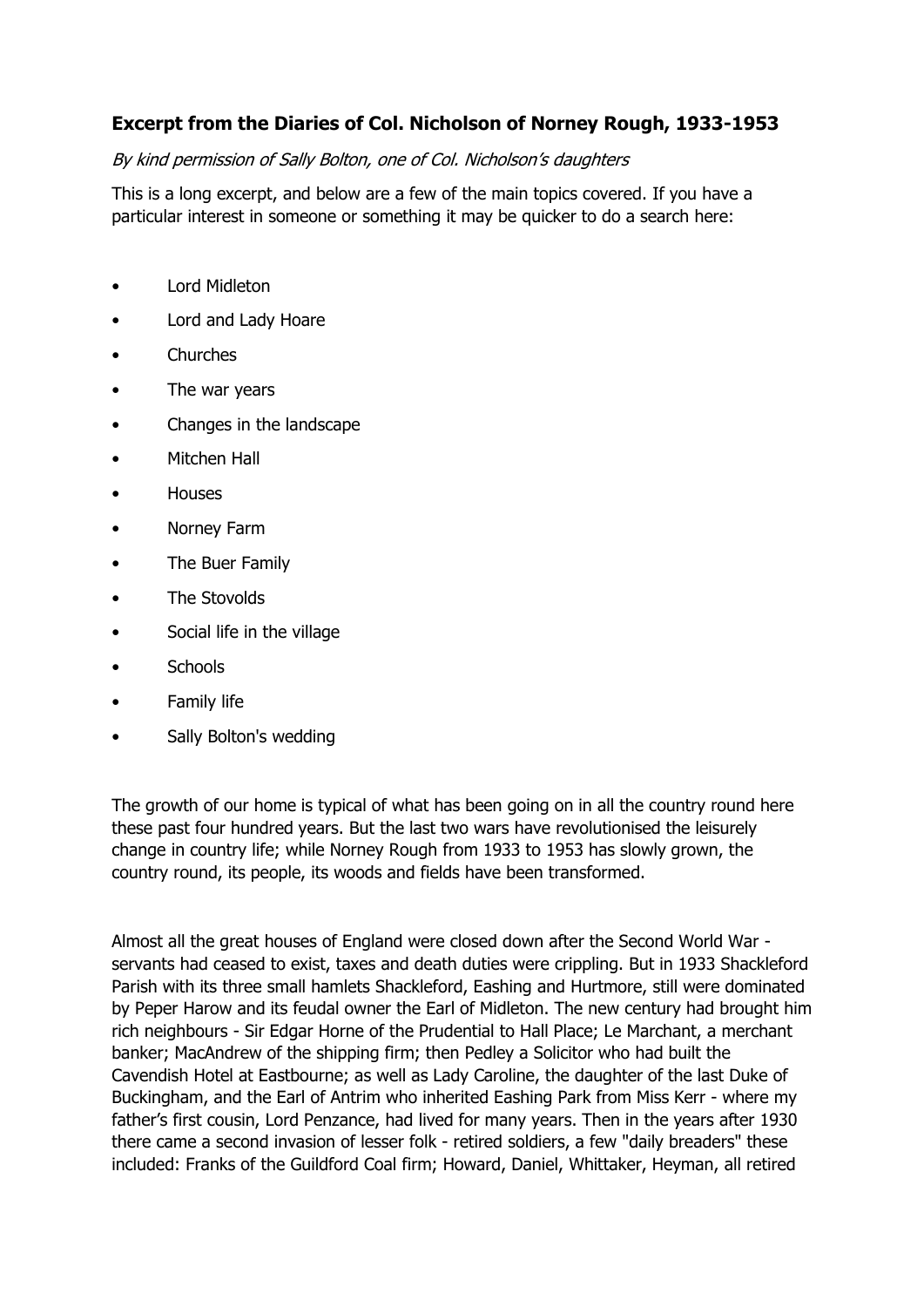Soldiers, Mary Williamson from Staffordshire, The Thorntons at Mitchen Hall, the MacDougals at Rokers and the Mills at the Old Rectory.

In 1933,there still existed in Shackleford, as in most country parishes, distinct social grades. The Peerage and the big country house mansion represented the uppermost Crust. In Shackleford in 1933 Lord and Lady Midleton of Peper Harow were the accepted autocrats, in a class by themselves. Next to them came Lady Caroline at Grenville and Sir Edgar and Lady Horne at Hall Place. I remember Carrie Hadaway, Lady Caroline's elderly niece, asserting her dignity by saying, "of course we knew all about that" - some reference to a peer having been mentioned. Wealth in 1933 still carried social weight though not so much as at the beginning of the century. The Pedleys would consider they were conferring a favour if they asked the less wealthy to dine - though admittedly the possibility of a Bridge Slave for Mrs. Pedley might be the ulterior motive; for Bridge was the ladies' chief afternoon occupation.

Below and quite distinct from the fraternity of retired men, like ourselves, came the farmers, such as the Stovolds at Lydling who had farmed for generations, belonging as much to the land as the Midletons. After them came the parasite class - that is now practically extinct the gamekeepers, the chauffeurs, the butlers and the head gardeners. At the bottom were the villagers.

Englishmen have no love of dictators, beneficent or otherwise. But the old feudal lords had for generations ruled the tenants on their estates. Lord Midleton was a survival of these old times; the villagers always spoke of him as "His Lordship" as one might say "Your Majesty". Lord and Lady Midleton were fine characters. He had formerly been the St. John Broderick, Secretary of State for India, and at the War Office; one of the brilliant young men of the Countess of Oxford's youth. A strong Churchman, a kindly landlord, as far as his means allowed. He left little Miss Dudman in possession of the Eashing Cottage when her old mother died - and as the mother had never paid him any rent and the cottage needed upkeep, the loss to him must have been appreciable. "What else could I do?" he said to me. Lady Midleton once told me that their donations and subscriptions amounted to £600 annually. A great sum to be given away voluntarily.

When we came to Norney Rough Lord Midleton was nearly eighty. Mentally and physically, notwithstanding a lame leg, a very energetic man. He took his full share of political work in the House of Lords, and when down at Peper Harow was constantly riding round the Estate. A fine example of the last of the old aristocracy. We dined occasionally at Paper Harow, generally at a large family gathering. Lady Midleton would tell Phyllis of her experiences, how when she came as a bride, the old Lord Midleton, a martinet, was with great difficulty persuaded to allow her to buy a new bed to replace the cheap brass one in her room. But she was allowed to make the purchase only at Feltham's in Godalming High Street. Lord Midleton told me much about his youth.

He was behind the scenes on the occasion of King Edward VIII's abdication and described to me how he and other guests to dinner were kept waiting at Belvedere for a very long time while the king outside practised on the bagpipes.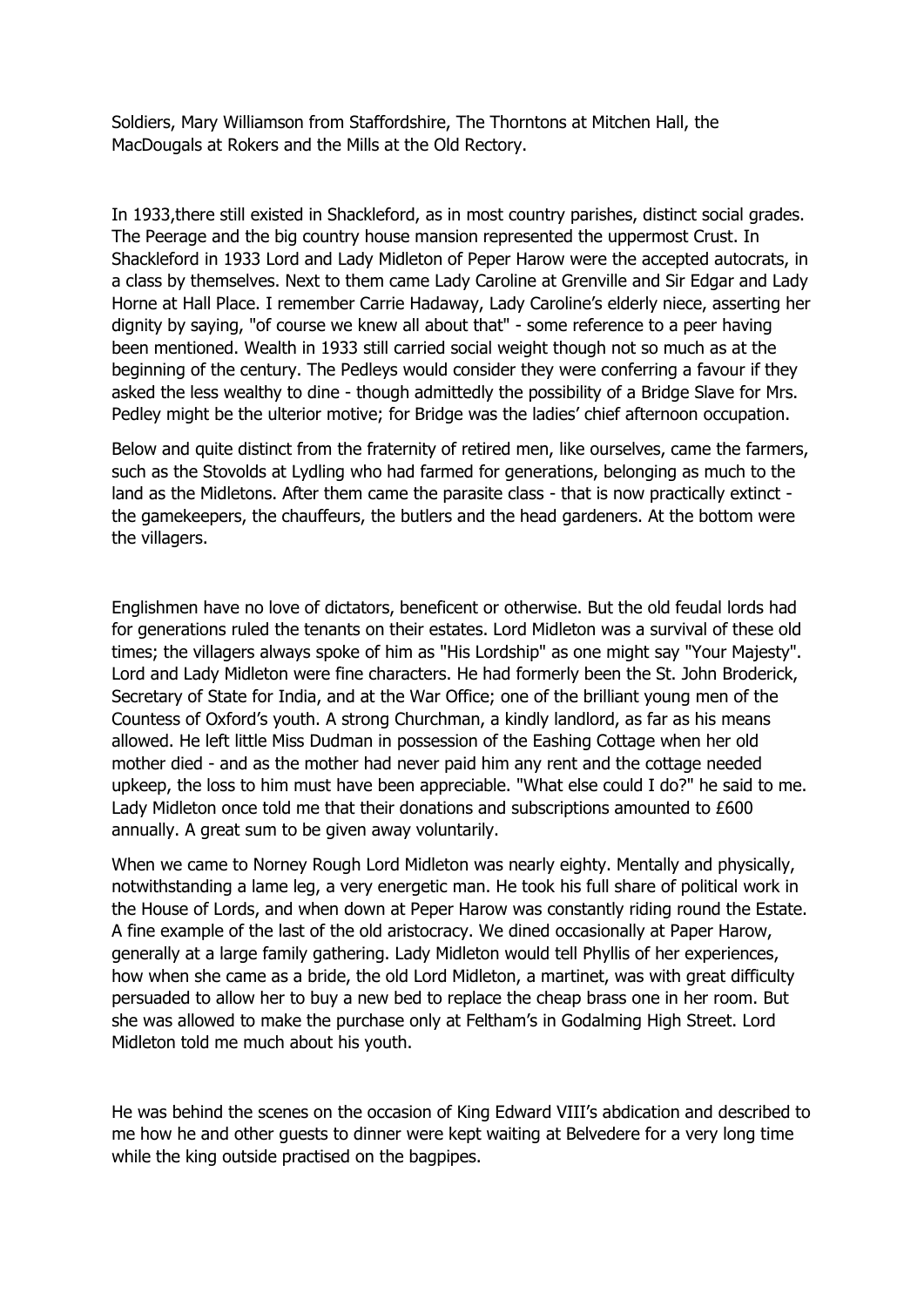I sat next him in the Peper Harow Coach House for the annual Peper Harow Cricket Club dinner when Edward VIII broadcast his abdication address to the nation - an apologia which I felt at the time had far better never have been made.

It seems curious that the Midletons should not have seen how quickly the world was changing - it is true the Second World War was yet to come; but everything was ripe for a social upheaval. Like a mighty oak ignoring the lush undergrowth, Midleton considered his park and his deer Sacrosanct. Riding round with his agent, Hancock, he pointed to a distant rise some two miles away. "Get some firs planted: it is possible that land may be sold for building." What would he think today when whole villages of new Council houses have sprung up - not merely visible but overlooking his Park.

At another time, after the Second World War had started, and the Government Agricultural Board assumed control, he discovered some pasture land near his gate being ploughed up. He ordered the ploughman to stop at once and tell his farmer, Buer, that he would not permit it under any circumstances. He even took the matter up with the government when Buer told him he had been ordered to do this ploughing. He died shortly after; and today his whole park is ploughed.

His sons, Francis and Michael, were both killed in the war. Francis, before the war, used to attend such Village committees as the institute and committees in which there was what you might call no "free speech".

The parish was very fortunate in having Lady Horne and Lady Caroline to sponsor all their needs. Both had ample means and were fine women. You couldn't impose on Lady Horne; though Lady Caroline was "Easy money" for all and sundry - Sir Edgar and Lady Horne at Hall Place were well known to Charles and Amy and Laura Nicholson. Lady Horne had been Marjorie May in the youth of all these three women; Charles had been member for Doncaster when Sir Edgar represented Guildford.

Sir Edgar Horne was as typical of his class, as was Lord Midleton. Sir Edgar was well over eighty, a carnation in his buttonhole, a full figure, a somewhat florid face, he enjoyed the good things to eat and drink - yet he could attend half a dozen directors' meetings in the day and on the next play 36 holes of golf as well - if not better - than men of sixty, a pretty stiff customer to tackle in business, I imagine. Lady Horne had a prize dairy herd at Cross Farm and a very real knowledge of this side of farming. She was fond of horses, and bred one or two for racing. She had the great advantage in farming that losses didn't matter. Painting was her principal interest; the panel paintings in the big room at what is now Aldro School are by her.

The Parish Council, the Mothers' Union, the Peper Harow Cricket Club, the village C. of E. School, the Institute and the British Legion, were all directly or indirectly presided over either by these two ladies or by Lord Midleton. "His Lordship" took but little direct control in such small affairs but Jack Wenham then at Mitchen Hall, on the Parish Council, represented him. Only at the School managers meetings did Lord Midleton make an appearance, largely I think because he was in such strong opposition to the views of the Rector, Douglas, an iconoclast if ever there was one.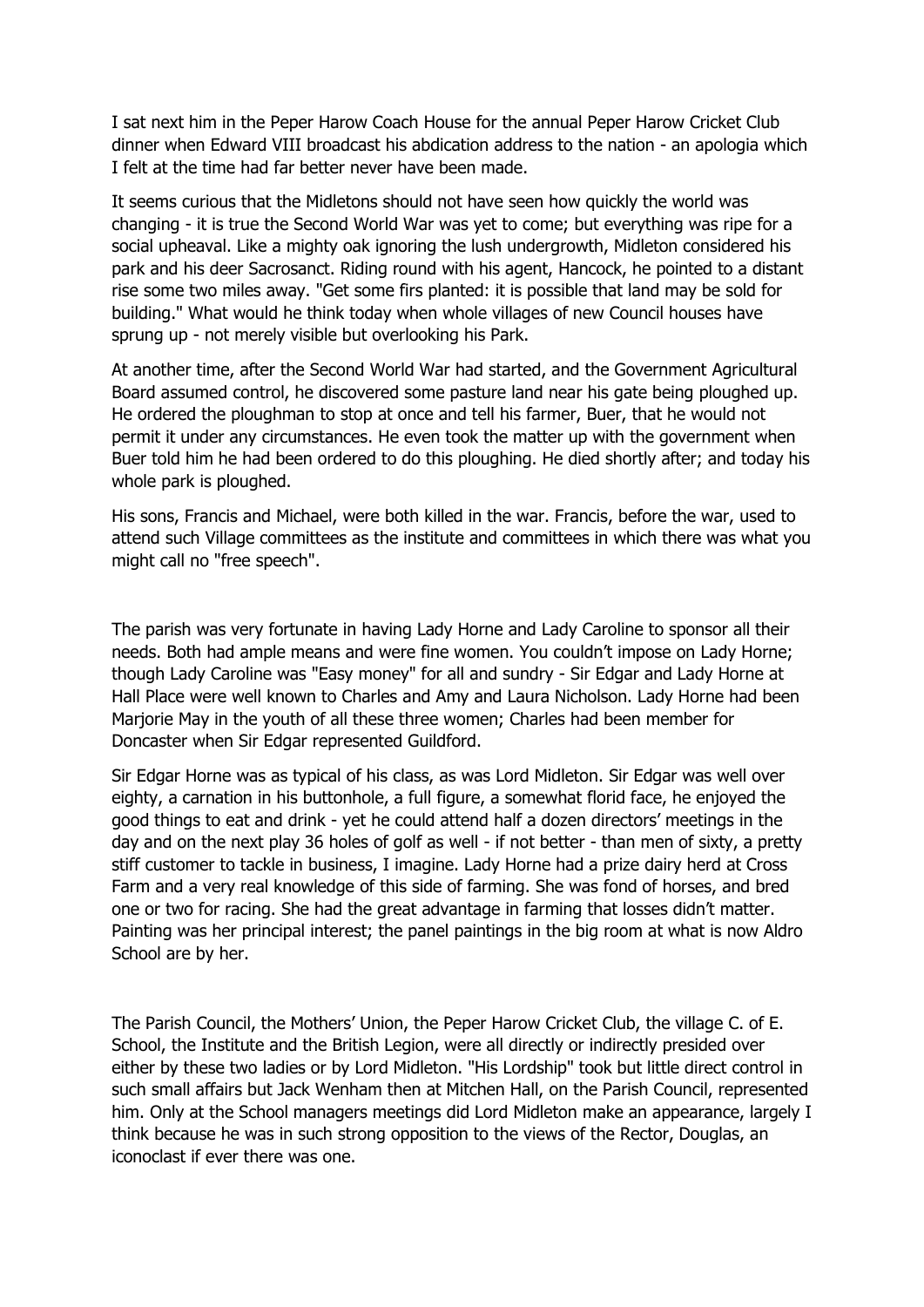Both churches, Peper Harow and Shackleford, were at this time in the gift of Lord Midleton. But to the credit of both Stafford Jones at Peper Harow and Douglas at St. Mary's, Shackleford, neither parson allowed him to interfere. His frequent instructions were not carried out if either of these rectors thought otherwise.

In this record of the changes that took place in our parish over a period of only twenty years the church must be included. The influence of the Lord of the Manor, ceased with the death of Lord Midleton. The very rich died or found their big houses far too big - and turned them over to Institutions. Peper Harow mansion became an "Approved School"; Hall Place of Sir Edgar Horne became Aldro School; Shackleford House of the MacAndrews was given to Barnardo's Home for Boys; "Grenville" was bought by the Salvation Army as an Eventide Home for old men and women.

Douglas, the Rector in 1933 was an iconoclast, a narrow-minded Crusader. He angered the villagers by reporting to the police that at the weekly village whist drive in the Institute cards were played for money. No one on in his senses would have accused our old village husbands and wives of gambling. "The Institute" said Douglas "has been built on Church land - that is sufficient." Prince, who succeeded him, was a sick man; he did nothing. I think he was a man of some substance and could have afforded to retire. Eventually he did, taking our institute's caretaker with him as his servant - much to the committee's indignation. Finally Ellis came, and is still here.

Prior to Ellis's arrival the Rectory garden was a real garden. Douglas was an expert gardener; Prince's brother-in-law who lived with the family at the Rectory was equally efficient; but for the 8 years of the Ellis occupation not a spade or fork has apparently been used - and the four acres are now a jungle. A youngish country parson who cannot show a single flower or even a potato to eat cannot hope to impress a countryman with his godliness.

But above all Ellis "could not mix" - the one essential need in a country parson. This may have been constitutional, but he lived outside every village activity - the Institute, the Flower show, etc., and that was inexcusable. His wife would have nothing to do with that hive of industry and sociability - the Women's Institute. It was "none of their business".

It is, I think, a religious age; the deadening fear of hell, the basis of most church teaching in my youth, has passed; the subject of religion is no longer taboo. Non-conformist churches are packed in Godalming with young men and women; many of the village churches such as Compton are well filled every Sunday; but if you left out the Barnado boys and the old ladies from Grenville there would not be more than a dozen folk at St. Mary's, Shackleford - the others stay away or go elsewhere. "Your place on Sunday is in your Parish Church," preached Ellis; "it is your business to come." And hear me preach, he might have added. It did not occur to him that he must go out "and compel them to come in". That he must know the man in the street, the woman in the home. Church leadership had completely failed.

Leadership throughout the land was the vital factor. The Second World War had greatly modified our army theory - that only men of birth and breeding could be leaders. A large proportion of the best junior fighting leaders had neither. Birth and Breeding and education are great advantages for the lucky men who start life thus endowed; but character and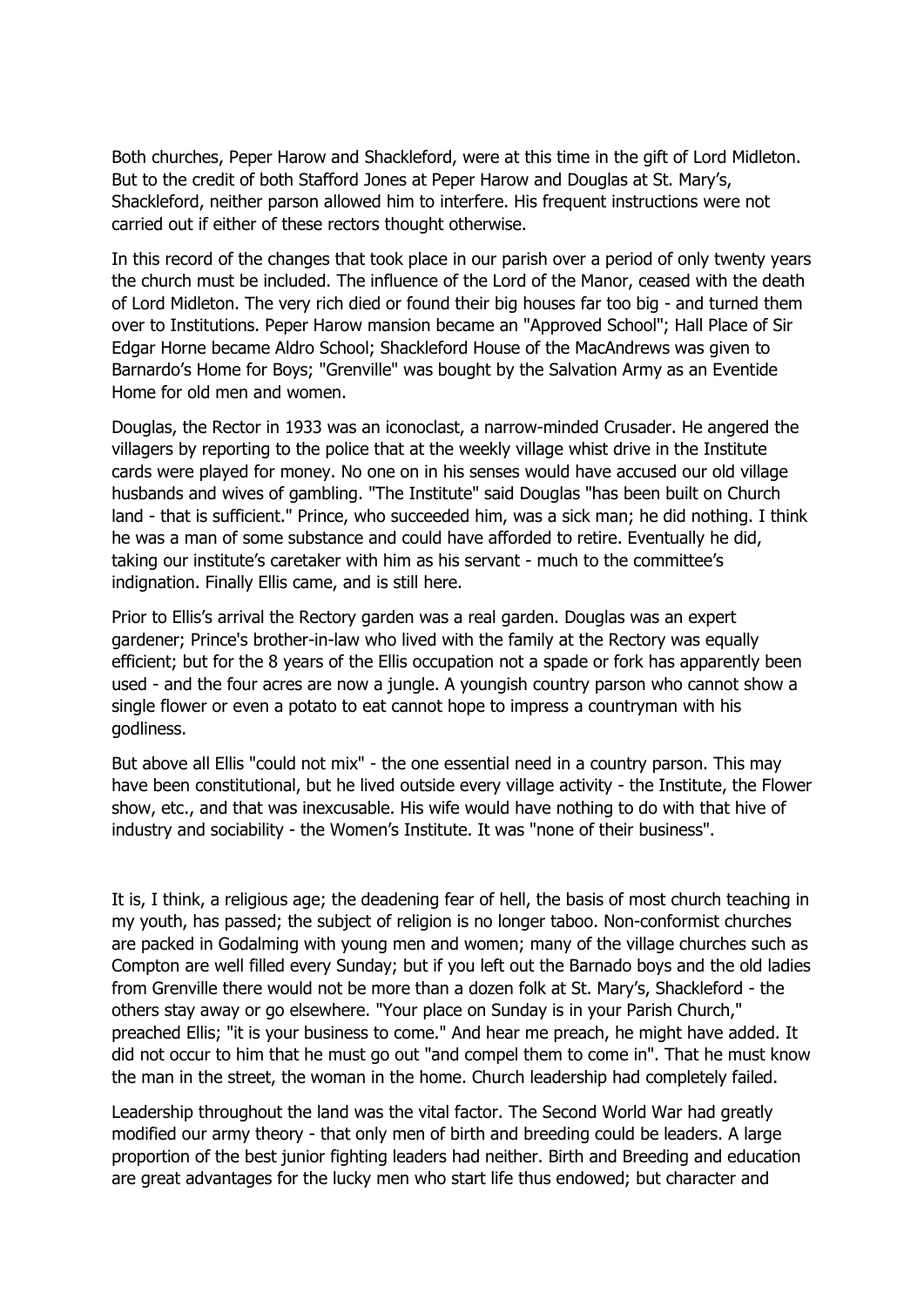energy are essential concomitants. There were, and it is to be hoped there always will be in every village, some of the "gentry" class who volunteer their services to run the village organisations - the British Legion, the Cricket Club, the Institute, and so on. Some of them say "they like to know the man in the road", others that fortune has been kind to them and "therefore they should give a bit back". Such men are the backbone of village life. Contemporary with them and equally valuable are those somewhat rarer villagers who are also prepared to do a job of voluntary work unpaid. From each class the Chairmen, the Hon. Secretaries and the Hon. Treasurers of the committees are formed. I took a fair share of this work, at one time or another I was an official on seven village organisations. Franks, my neighbour at Norney Cottage, though a very busy man in Guildford, took more than his share. Mrs. Stovold of Lydling on the ladies' side was a "go getter" of the villagers. Saunders, a builder foreman was of the very best type that villages breed. A very hard working man by day yet he gave many hours in the evenings to "running" the British Legion. No light task, for the B.L. had no meeting place except a room once a month at "The Stag", Eashing. Short, the Pedley's chauffeur was his admirable successor.

The Gentry and the villagers were and still are complementary to one another in this side of village life. The right gentry have a natural turn for leadership; they are level headed men, knowing that there are always two sides to a question, equable in temperament, ready with a smiling "you silly ass" which from the right man can be oil on troubled waters, but from the one sided villager may promote an uproar. With Chairmen, like my neighbour Franks, there was never any "trouble"; but with those most excellent villagers such as Saunders or Short, there were often angry words on Committee.

Up to the time of the Second World War all was easy. There was a sufficiency of workers. Bickerstaff at the Post Office with Jack Newman and Cutler would help arrange a Legion Fete; W.R. Newman would loan his lorry to take competitors to village games (whist, dominoes and darts). Nash and other gardeners controlled the yearly Flower Show. Money was always available for the village "collectors" and duly entered in their collecting books.

It was natural that when the threat of war loomed that such village activities as we had should be turned to Home Defence. I found myself nominated as head Warden, and to fit myself took a course of instruction in Home Defence duties, protection against gas being considered the most serious damage, with bombing second.

Those who had been foremost in peace filled the breach in preparation for war. MacAndrew put his house at the disposal of the local Red Cross, the Women's Institute finding many indefatigable workers - Ruth Pedley, Mrs. Howard, and Mrs. Stovold. The British Legion were the backbone of the wardens.

The villager who had served in the First World War had a better sense of proportion than those authorities who aimed at perfection. "It ain't sense," said Jack Newman to me, "it ain't accordin' to reason so say as everybody must have a gas proof room. Take my cottage for instance - and most of the others are the same as mine - why, the wind whistles through in the winter something cruel. I was a gunner in the last war, as you know, and you tell me, sir, what'll happen when a bomb explodes - why every one of these old cottages'll be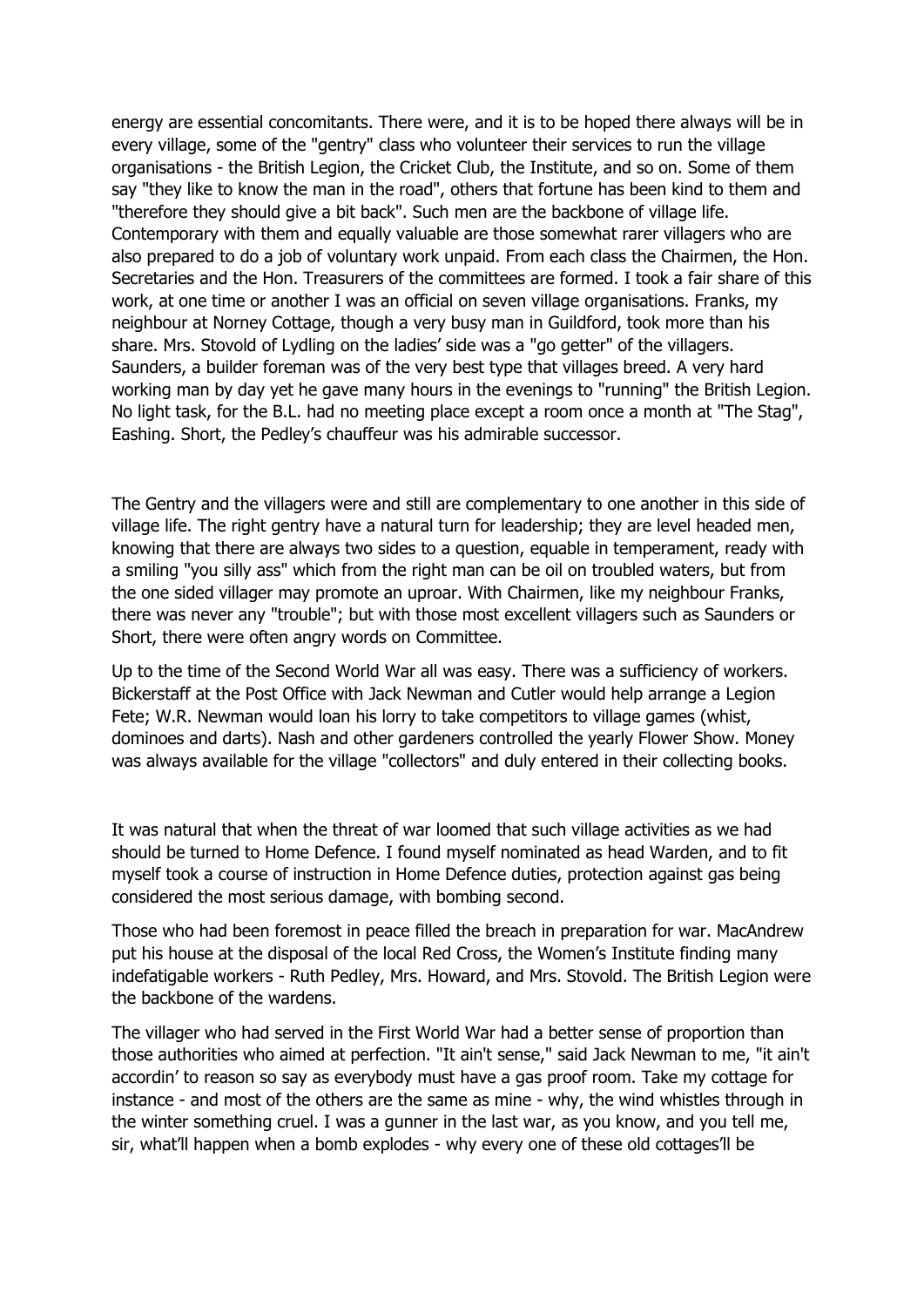shaken to pieces, the cracks'll get wider, stands to reason you can't keep gas out - not no how - stuffing paper up the chimney is just a lot of nonsense." It was nonsense of course.

Similarly W.R. Newman who controlled the Wardens in Hurtmore remarked "What's the use of their saying, 'You must have wardens on duty at all times.' When do they think we are going to do our job of work? They must be crazy."

During all those five war years we had but three bombs in our parish, and no damage.

I went before the war started first to take charge of the Guildford R.D.C. Civil Defence - and then as an assistant Controller for Surrey. My place in Shackleford was taken by MacAndrew with Ken Franks as his deputy. The telephone at the Head Warden's post at Shackleford was "manned" by which ever of the Macandrew family was at home when the telephone rang. Life, in fact, in the village was a case of business as usual.

There was no obvious change in our village life during the five war years but we emerged different. Lord Midleton had died, the Mansion and Park had been a huge Canadian transport depot; after the war the estate was sold. Sir Edgar and Lady Horne had died; Hall Place had been bought by F.E. Hill for his school "Aldro" evacuated from Eastbourne - there was a German prisoners' camp in its grounds - prisoners who were employed on local agricultural work and occasionally to help in our gardens.

There was always the possibility that Guildford or Godalming would be heavily bombed and hundreds of homeless would require food and shelter first in Shackleford Institute and then in houses - other villages in the district each taking their share. The members of the Women's Institute organised all this - beds, blankets, and cooking and sanitary arrangements. So too the men of all social classes in the Parish formed into the Home Guard. Men and women thus became acquainted on terms of equality that only war could have effected. Today the Women's Institute, the Upper Eashing Club, the other Cricket and Football Clubs owe much of their healthy state to these war formations.

All social grades coalesced during the stress of this Second World War and the barriers of class will never again be the same in any village. The social change was no doubt coming war or no war; but a village, such as ours, had no wish for change. At political elections the vote was still solid Conservative. For the five war years, I, like numberless other elderly folk, was in far more intimate touch with men and women of all classes than I had ever been before - a different relationship to the commanded and commanding of the army, most excellent to all though that relationship is.

The "spare time" of the more or less wealthy householders of the Parish in 1933 had completely vanished by 1953 - gone with the maids, the gardeners and the chauffeurs. All very well for the young and active but a great problem for the old and frail. The barriers had been lowered between the many classes; but the upper classes' families so individualistic in outlook, had not yet learnt to coalesce. Dotted everywhere were old folk living alone in their old houses - refusing to live with relatives. The "class" distinction of old days had shrunk to a "family" distinction.

During these years 1933-1953 the change in the land had been quite as remarkable. Peper Harow Park, the dominating feature, was no longer a park. The trees many of which Lord Midleton's grandfather planted with such self-pride were for the most part still there - but on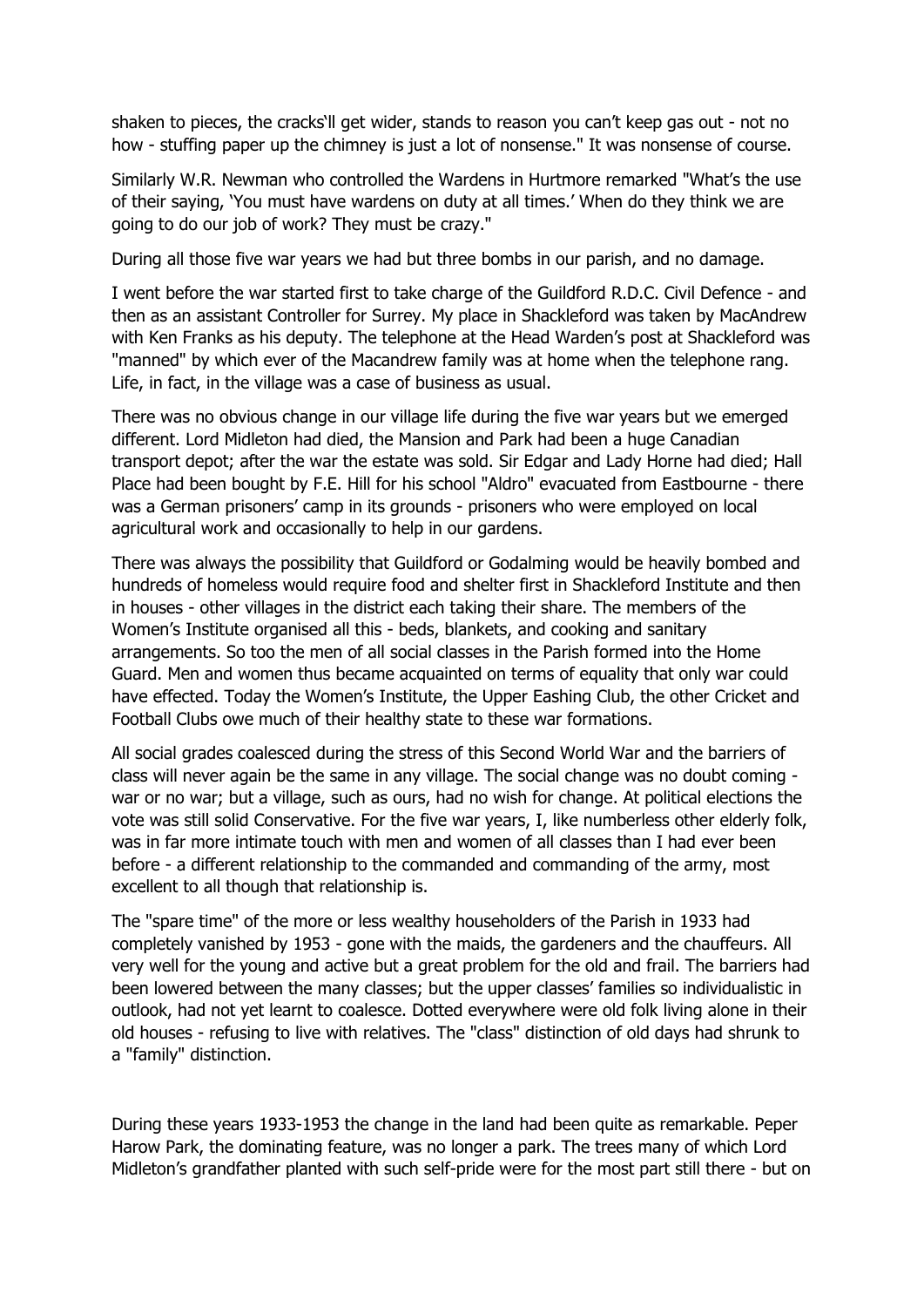sufferance; many under sentence. Much of the land beneath them has been under the plough, and the rest is earmarked for a market garden. The "mansion" is an "approved" school with wide stretching playing grounds that many a very expensive private school would envy. The "preserves" belonging to Lord Midleton and Sir Edgar are unfenced - and unfurnished. The farms have grown, the little fields are big fields, hedges and ditches have disappeared; the little farmers are big farmers, masters of broad acres; the Stovolds quarter the whole parish. Market gardeners have sprung up and their huge gardens stretch into the distance chequered with all the Covent Garden produce. Great assembly sheds have been built with metalled roads to connect with the main London Road. Hewitt, Richardson and now Fuller are in the way of being very rich men. There is something of the mushroom growth about these market gardeners. Enterprising, capable and hard working men, they have seized a golden opportunity. Theirs is a specialised business compared to the big farm.

These big changes have been more than balanced by the smaller. For generations the countryside remains practically unaltered - the traveller returning to his homeland after an absence of half a century turns instinctively to the footpath, to woods, the commons that generations of his forebears have known. Unforgotten; they were always there in his memory. The little "right of way", the short cuts from village to village - the footbridge over the stream, the stile, the single unforgotten elms or oaks. The returned traveller to our parish would today find himself in a strange land.

The footpath that led from Eashing to Shackleford - through the deep cutting in Norney Farm fields, turning left at the copse - a mass of foxgloves, then following Lord Midleton's Park fence a mass of bluebells, and thick with rabbit warrens and fox earths; shaded by big beeches, then across the common at Charcoal Lodge - when the annual Flower Show was held - down into Shackleford. That path exists no longer. The right of way from the Wey below Hurtmore up the steep north hill and across the plough will shortly be forgotten. Only the path from "Heaven" farm (since then a Guest House under Mrs. Jones) across Richardson's track and down into Shackleford is still in daily use - practically unchanged.

Only the old houses and cottages remain. Mitchen Hall during 1933-53 belonged first to the Wenhams and then to the Thorntons. Mitchen hall has a very old history and only its recent years are known to me. A sinister house, bringing evil to those who live in it - at least that is its reputation. It was Lord Midleton's and in the early days of the century Clare Sheridan, the writer and sculptor, Lady Midleton's cousin lived there. Death, I believe, had taken the eldest sons of her family for some generations; she lost hers at the age of 21. There was also the story - a true story - of a butler in recent years who shot a pheasant from Mitchen Hall grounds, collected it from Lord Midleton's grounds thereby making himself a poacher, and who to avoid sentence hanged himself. Phillip Gibb, writing of Mitchen Hall, tells how he stayed there as an undergraduate and how his hostess going out one night was terrified at something she saw. He does not say what she saw! However they are hearsay stories of the early part of this century.

From 1933 till Molly Thornton left Mitchen Hall and purchased the old rectory, Shackleford, we went frequently to the place. In 1933 the Wenhams were the tenants of the house, Maud Wenham, Jack Wenham's young Swedish wife was psychic, as was her Swedish nurse. She actively disliked the atmosphere of the house. On two occasions she saw a ghost of a lady, once at night this passed her on the stairs when she was with a guest. When the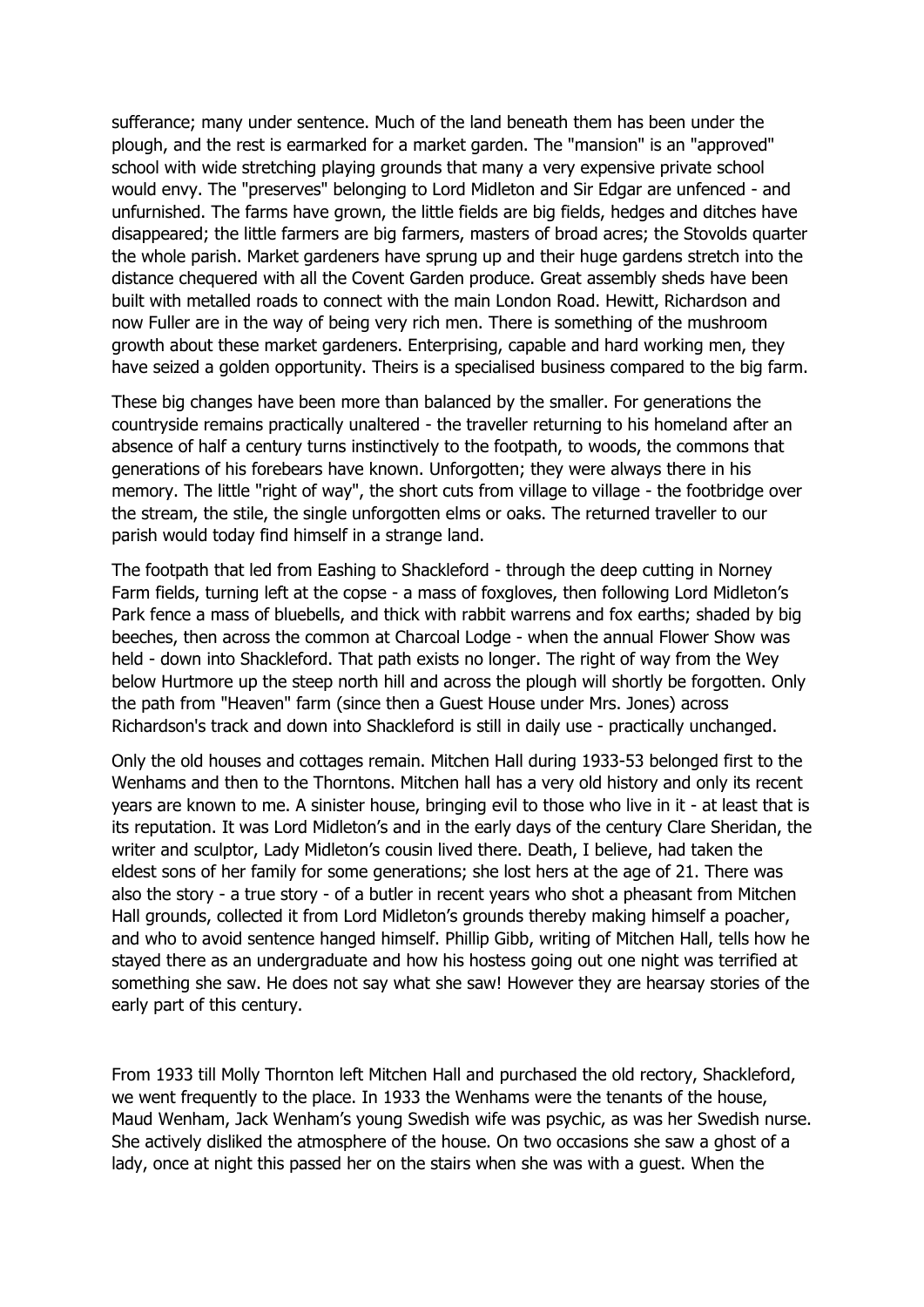Wenhams went to Witley, Molly and Nigel Thornton with their young family took possession. It's a lovely old house and they were both artistic; a swimming pool was constructed, the gardens greatly improved, the house delightfully furnished. Many times we have been to swim, to lunch or tea. Then Nigel fell ill of some strange complaint, and died; Molly had an accident to her leg and remained lame. I never heard her say anything about ghosts or atmospheres, for Molly belonged to that great but rare class of human beings who are prepared to see nothing but good in the world, and against whom evil spirits must find their spirits blunted. But when she had settled into the old rectory she admitted to a great feeling of peace.

I should like to know the past and future history of Mitchen Hall. Ghosts are snobbish folk; and perhaps City blokes are not perceptive. Phyllis, who is psychic I think, always said that the atmosphere of the house depressed her greatly. I, who am in no degree allergic to any other world, delighted in its sun-baked walls, its blind windows, its age, its aloofness. But had I the choice of Mitchen Hall, or the far smaller, starker Georgian house the "Old Rectory" at Shackleford - I would unhesitatingly choose the latter. For whether a house can have an evil atmosphere or not I am uncertain; but I do know that a house can have a good atmosphere - and that certainly is true of the old rectory. But presumably if one can have a "good" then necessarily another can have a "bad".

"Jordans" at Upper Eashing is the only other large and old house in the parish of the same "standing" as Mitchen Hall. Nothing sinister about Jordans, but Mrs. Ronaldson was like Maud Wenham, psychic. She told me how - I think on more than one occasion - she had heard at night the clink of horse and armour crossing the Ford at Lower Eashing and then climbing the lane that passed in front of the old house. Knights and men at arms, she suggested. I feel sure that arrant Paul Pry - Bill Bickerstaff at the post office - would have told all and sundry had there been anything more substantial.

What a pity it is that only the name Rokers survives. During the last century they are said to have owned most of the land round Shackleford. The little band-box house on the side of Rokers Hill where the MacDougals live is their only memorial. Perhaps the family inhabited the lovely old Shackleford Farm house of the Fergusons. I should also like to know who farmed the land from the Twiggs' small Elizabethan farmhouse. Two hundred years ago, before the Midletons built the hideous Peper Harow Mansion, the Manor House was at Baker's Farm owned by the Dorcas family; Lydling the Stovold home; Shackleford Farm House; the Twiggs' "old cottage" and Upper Eashing Farm must have been farming centres for centuries.

When we first arrived at Norney Rough the Guildford-Godalming by-pass was still unfinished. It was being constructed in sections. The section from Eashing to Milford was open; but there was a gap between this and the cross road Shackleford to Hurtmore and Godalming.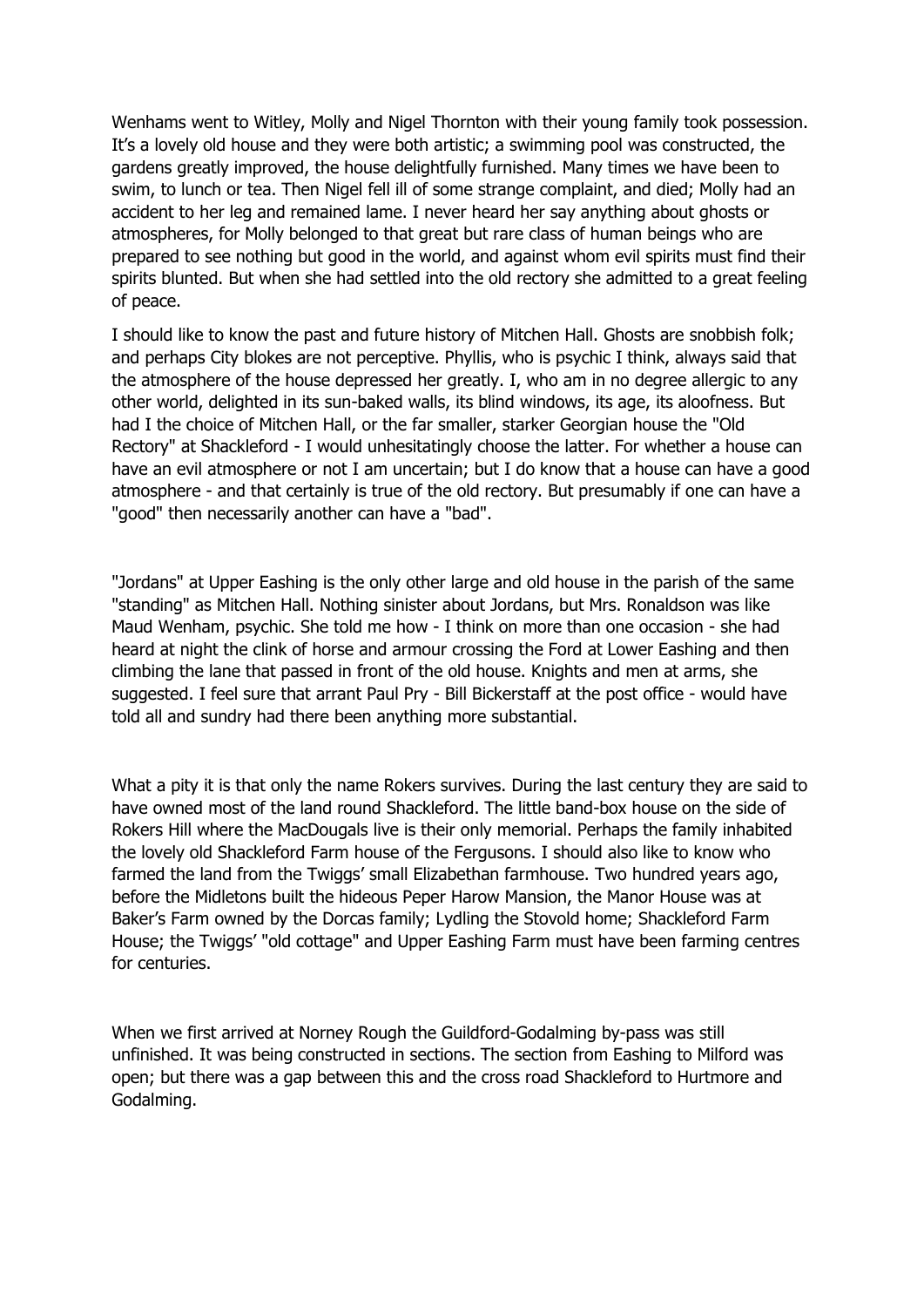A description of Norney Farm, our nearest neighbour, during this twenty-year interval is an epitome of the change that has come over all the land in the Parish.

Once, in the forgotten past, but presumably between the years 1650 - 1750 a farmer lived in the Twiggs' old house now called Old Cottage, at the bottom of the road. As the years passed no doubt the farm prospered and the two labourers' cottages - now called Step Cottages were built with walls of a thickness to resist the centuries. Higher up the lane, and opposite Norney Rough, was a Public House - now Norney Farm. Even the name of the public house is forgotten. Examination of the title deeds of Lord Midleton's Estates and the Earl of Antrim's at Eashing House would tell, for the old boundary between these two properties ran along our road.

A very poor farm since the sandy land was so unproductive and the farmer was but a tenant farmer. There must have been a long succession of farmer tenants. "Do you think he's likely to stay?" asked Lord Midleton of Hancock, his agent. "Yes, your Lordship, I think we've got a man who'll stay this time." He was referring to the present owner Ron Buer.

Norney Farm in 1933 was rented to MacIntyre, a disgruntled and rather disagreeable man. Poor land and a poor farm of about 80 acres. He had a herd of about 12 Jerseys with pasturage in the two small and rather dirty fields of about 8 acres on either side of his house. His barns were in a very bad condition; the hens lay in the hedgerows. A big black savage dog, Sambo, kept permanently on a chain, echoed his master's distaste for anything.

I imagine MacIntyre made a living, and no more. He continually complained, perhaps with reason, that his landlord would not give him any, what he described as urgently needed help for his barns, his fences and many farm improvements. While on the other hand Lord Midleton, perhaps justifiably, was not prepared to put his hand into his pocket to repair barns, walls and additional sheds for a tenant who might do a good deal himself if he wished or nothing if he chose. Now would you - if you were either the farmer or the landlord? To be a good tenant of a farm twenty years ago was in most cases a poor proposition - it probably still is. MacIntyre left before the war. Buer came.

Then came the war, the sale of Peper Harow, and eventually the purchase of Norney Farm by Buer.

What an object lesson in possession Norney Farm taught us, watching the change from our windows in Norney Rough. When Buer succeeded MacIntyre the first thing he did was to unleash "Black Sambo". After half a day of wild careering Sambo became the perfect farm dog, obedient, intelligent, devoted - a friend of every farmer's friend. If ever a dog had had a rotten life it was Sambo - and what a fine character he must have had not to have been completely soured - ninety-nine men out of a hundred would have gone and remained.

Then in 1948 Norney Farm became Buer's own property the farm started to grow. Like Black Sambo it had been chained up, unable to move further than the length of the chain. What could be done to the land, the hedges, the ditches, the barns under such tethered restrictions? Elsewhere today good tenants can be and are evicted.

In those, not so distant, days from 1933 to 1948 the view from our windows was cut off from Hindhead by a long line of scraggy trees which topped a gorse ridge - a golden glory in the spring. Below this ridge scrub and common thick with briar and bramble, pine trees and larch with here and there oak and beech. A blackberry hunting ground in autumn, blue with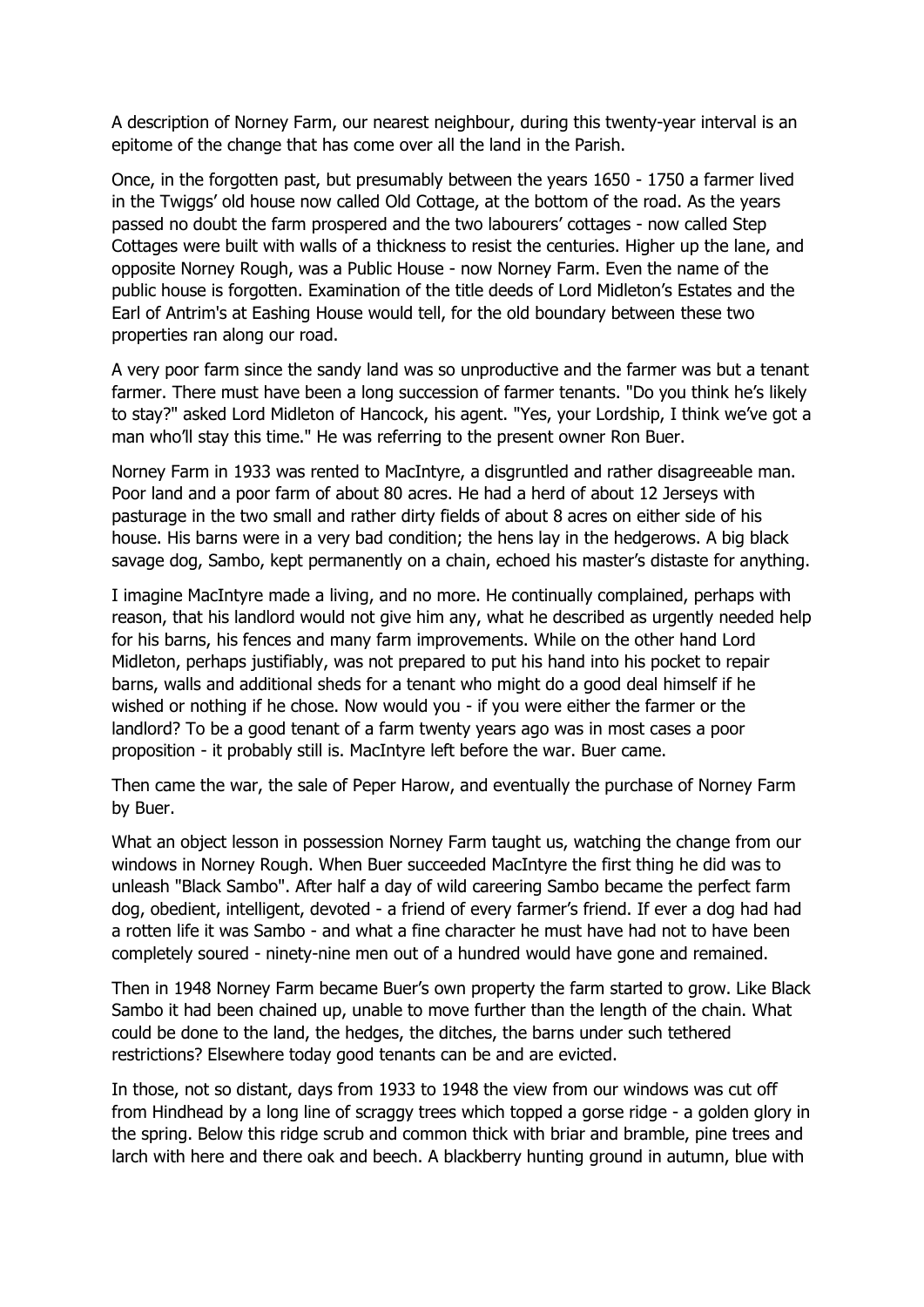blue bells in the spring. A dilapidated wire fence was no more than a nominal farm boundary.

Who would have believed that those three fat sows of Buer's would have cleared the foreground of this jungle with its tree roots as thick as a man's leg? They made it, at first, a Somme battlefield with shell craters and broken stumps; but the sows grew fat.

Time has relative value in farm life; a wooden hut or a chicken run can be erected - a month, a house can be built and inhabited in six months; but wasteland cannot be brought under the plough and the countryside be transformed in less than several season. So it was that the sows work was not completed for two or three years; while the "rough" first under woodmen, and then bulldozers, was first cleared and then treated, harrowed, ploughed and finally bloomed.

While these last few years the eighty acres of Norney Farm has grown to one hundred and fifty, expanded and changed with each successive season, so the small herd of Jerseys now pedigree - has multiplied. A herd of some sixty with many young ones coming on. Bull has succeeded Bull. The two farm horses, Blossom and Prince - a sad loss this - have been replaced by tractors. The old tumbled down sheds have gradually been replaced by breezeblock buildings.

Outside labour has not been called in'; a load of bricks has been dumped, sand for cement; the circular saw is in operation timber is cut and shaped, a post and rail fence - a beauty keeps the cows from the farm - the architects and the constructors are Buer and his family. Phoenix like the old tumbled down farm has gone and a new one - to win the prize as the best of its size and kind in this part of Surrey - has taken its place. Time has even been found to lay out the garden, to plant a border, to refashion the old well, to replace doors and windows with taste and judgment. What a lovely thing is a post and rail fence.

The mainspring is Ron Buer; but almost equally Mrs. Buer and Eustace; not to mention the nephews, and the learners. How they work - and sing and laugh. From early morning to late evening Buer is moving at his light infantry pace here, there and everywhere.

The rise of the farmer seems the natural corollary to the fall of the big land estates. Much was lost when the Midleton family disappeared. A patronising interest perhaps; but based on a high standard of life. None worked harder than Lord and Lady Midleton and their example was an incentive. Parish work took its colour from them. There is no such central standard today.

The farmers - certainly in our neighbourhood - have most deservedly risen; but their parish interest extends no further than their own farms - no further in fact than any of the rest of us. But while Buer and his like have not taken on a mantle of greatness their social position is vastly different than it was twenty years ago.

We had but a cursory interest in the new farmer of Norney Farm when he first came. A good fellow to let loose Black Sambo - an energetic fellow to judge from the pace he walked. Quick tempered perhaps, when Eustace, his small son, fell off the pony, or didn't take the small jumps too smoothly. It didn't seem as if this small boy was having any schooling but in his early teens he could drive a tractor, born to it perhaps, in this petrol age. Then during the war we got to know Mrs. Buer when, added to all the other manifold duties, she took on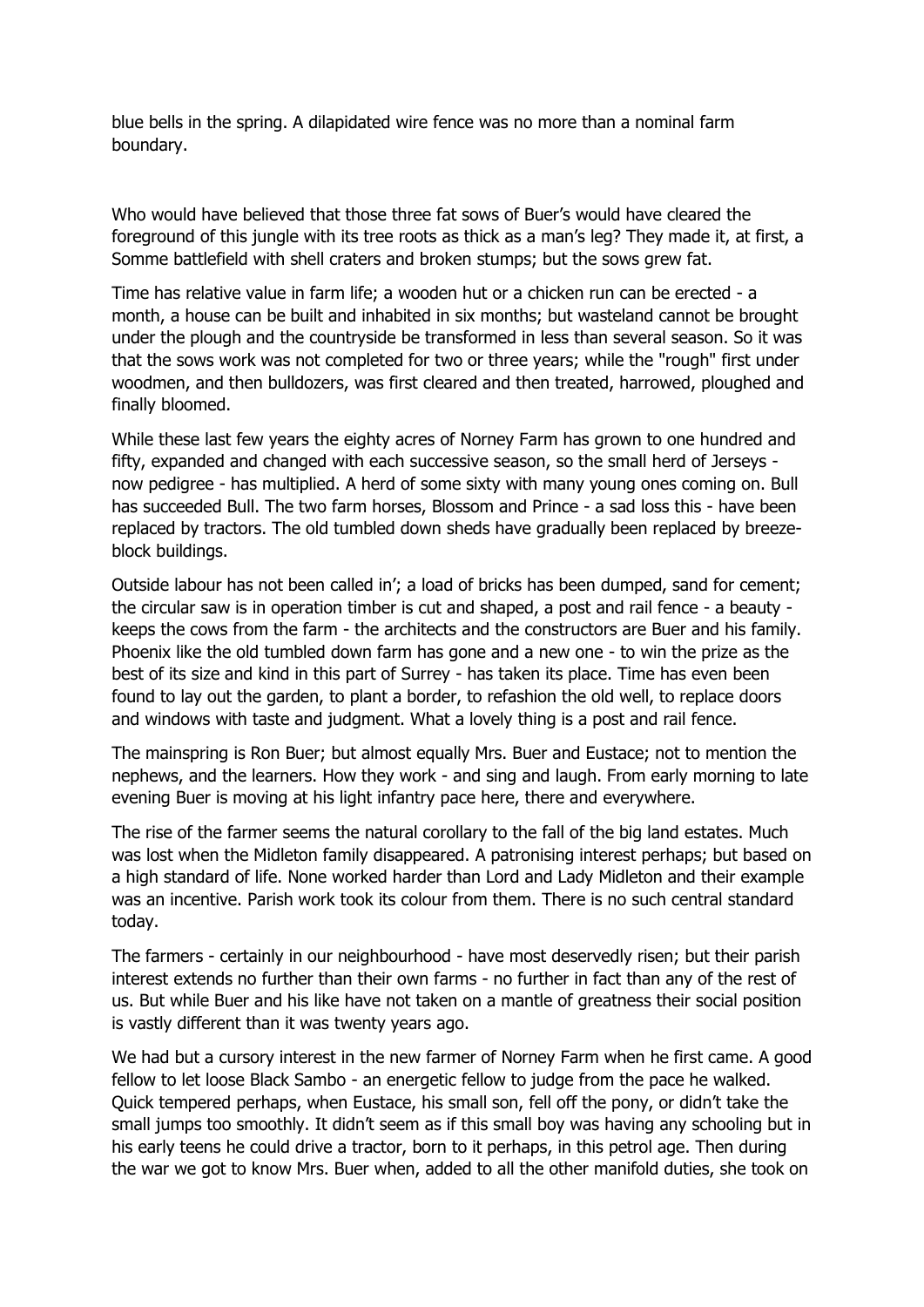"National Savings" and we all bought war savings stamps from her. Good neighbours, they proved, even though their cows occasionally broke in and ate our cabbages; and in return as equally good neighbours a young and an old bull were tethered on our front unmown lawns. And so the acquaintance grew and ripened into real friendship.

"I am absolutely ashamed, Mr. Buer," said Phyllis, "that you have never seen the inside of my drawing room." And so we drank a glass of sherry with them. That was a year or two before a glut of "Coming of Age" birthday celebrations: Eustace Buer, Sally, Valerie Thornton, the twin Franks, Joan Luff, Roger Hunt. These sealed our common friendship; for every one of these celebrants asked all the others to - dinner, dance or cocktail party and included Rob Franks, Paddy and "Blue" Daniel with, of course, Sue.

What a nice family they were. Mrs. Buer, the sister-in-law of Faulkner, the professional golf champion of England; Eustace, working like a black by day, with his first cousins, on the farm, dancing by night, or departing with flashing white teeth to some motor racing at Goodwood. Ron Buer entertaining his some 50 guests to drinks on "occasions", the farm yard packed with high powered cars; farmers and their wives from all the neighbourhood, who had come on a sponsored "walk" to see how a farm could be run.

During these twenty years the rise of the Stovolds, our big local farmers, had been spectacular. One F.E. Stovold at Lydling with his most energetic wife farmed most of the parish; but his sons Percy and Raymond, helped by their mother's money took a big step forward. Raymond is a very rich man today. When we first came his comparatively small dairy business filled his time. Now he has a monopoly of the highest-grade milk. He owns snack and milk bars in Guildford and Godalming, farms many acres of land; is the local Master of Foxhounds, sails his yacht.

And so one comes to the Social Life of the village and its comparison with the Social Life before the war.

Throughout the ages the village pub has been the centre of the villagers' social life. Where else could the men foregather? It may be that women are the more important and influential sex socially; but the only common meeting place for the men was the village pub, open to women but not much frequented by them. A good centre save only in the opinion of rabid temperance folk. The Americans who came to this country during the Second World War were full of praise of the village pub, so unlike anything in their country. So homely, so friendly.

Its continuing value has been proved by its place in the village today. It is still the centre of village life - attracting wider clientele. Twenty years ago the "gentry" rarely drank a glass of beer there, today many can be found in the well-run pub. That is partly due to the better class public house landlord. Coles at the "Stag" was once a private chauffeur, Lane at the "Squirrel" is a good example of the modern enterprising man. He caters for suppers, hires out his car, and his yard is daily in the summer crowded with motor coaches. Lane is a rich man today. The "Cyder House" at Shackleford has a good landlord who runs a darts club. The repute of all these pubs stands high; there is little drunkenness. They are much better class houses than they were twenty years ago.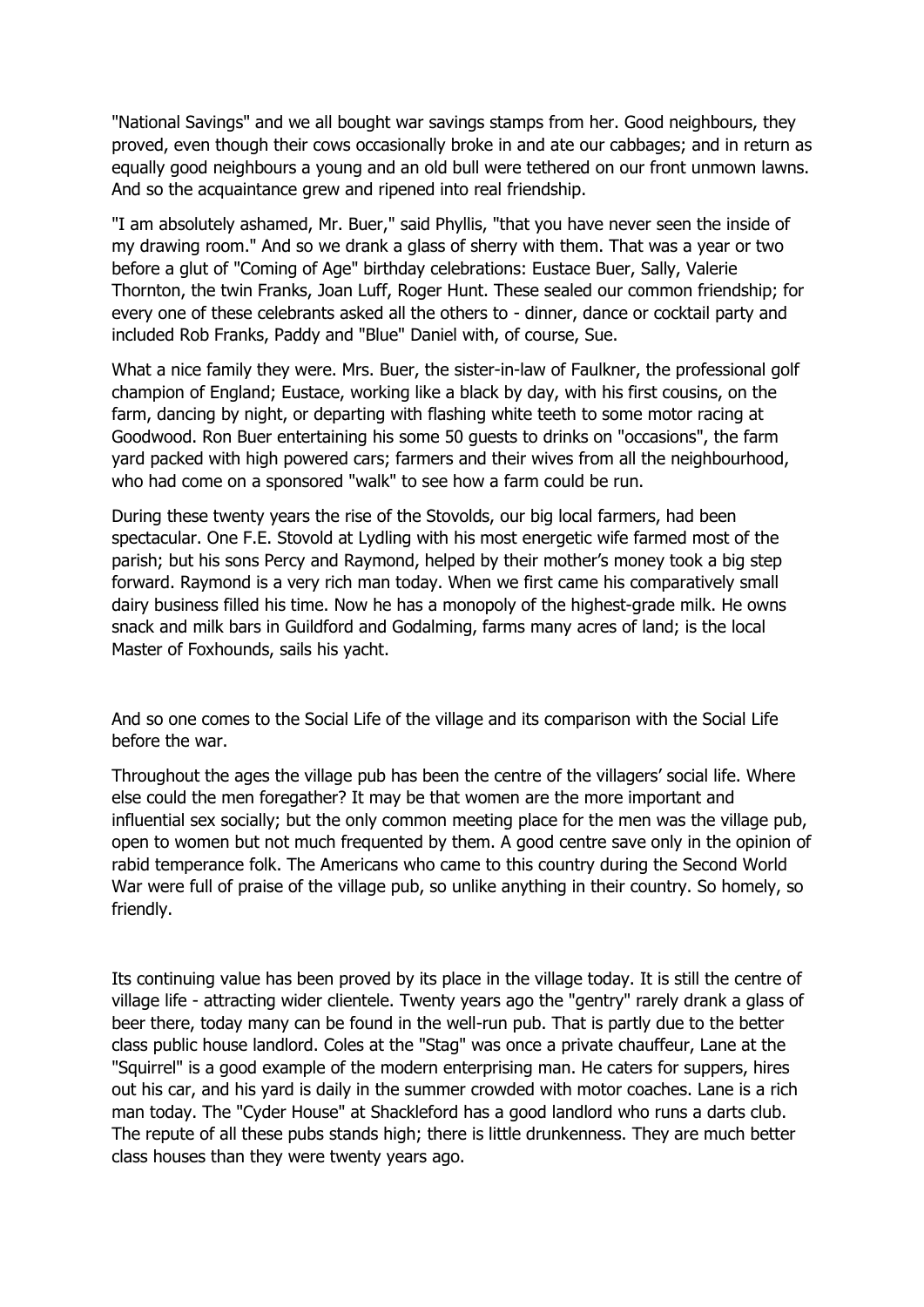If the pub is essentially a male meeting place, the Institute though it caters for all interests is predominantly female. An occasional bazaar before the war, a concert, dance or social, the stamping ground for the Conservative Association - no Liberal or Labour member ever wasted his time at Shackleford! All these functions before the war were nicely graded, socially.

After the Second World War the Institute came into greater prominence. Four or five nights a week it was hired for committee meetings or entertainments. The younger members perhaps three girls to one man - danced. There was a weekly meeting of the Youth Club run by Astbury; more important still the Women's Institute, the greatest and most valuable of all the post war activities held weekly meetings and included practically all the women of all classes in the village. In short the Institute was a Social Centre in a way it had not been previously.

This fact is of "village life" interest for it must be remembered that much had changed in the world. The wireless has become universal, the television is in many country cottages, and numerous buses ran to Godalming and thence to Guildford. Luxurious coaches could be hired for expeditions to the sea or to London or much further afield, and the villagers had their pockets full of money.

Yet, although so much social activity was available outside the village, social life inside had never reached a fuller pitch.

There had been half-hearted attempts before the war to launch cricket and football clubs, which had existed for one or two years at most until the original patrons lost interest. Now the Shackleford Football Club could put three teams in the field and takes part in two leagues, Upper Eashing could do almost as well; Hewitt's Cricket Club at Shackleford and the resurrected Peper Harow C.C. had full programmes and all equipped themselves with pavilions.

The belief that with full pockets and ample transport the villagers would go to the town for everything is but partially true.

Another post-war feature is the improvement of the village shop. Old Bickerstaff had the Eashing Post Office and shop before the war - apart from postage stamps one went there to see his garden of which he was justly proud - you might, but most probably would not, be given a cutting from his rare Michaelmas daisies. "Bill" his eighteen stone son when he succeeded was twice in trouble over post office accounts - quite honest, quite incapable of running the little sweet store.

Dobel at "the shop" Shackleford, chronically coughing and sneezing, a mass of grievances, made greater "hay" of the British Legion accounts during his one year's treasurership than it could have been believed possible. W.R. Newman at the Hurtmore P.O. and shop was interested only in his garage and later his coal business. His nice wife, a tower of strength in the days of Lady Horne became a chronic invalid. All were shops by courtesy; only sweets and cigarettes were their real commodity.

No doubt the change in the financial conditions of the villager was also responsible for the change in the "shops", but it might have been expected that the greater display of the Godalming shops with their delivery vans would have filled the bill. The fact remains that all our three shops - Shackleford, Eashing and Hurtmore - expanded as never before. Barnes with his wife at Shackleford led the way. Gentry and villagers went down to Barnes - you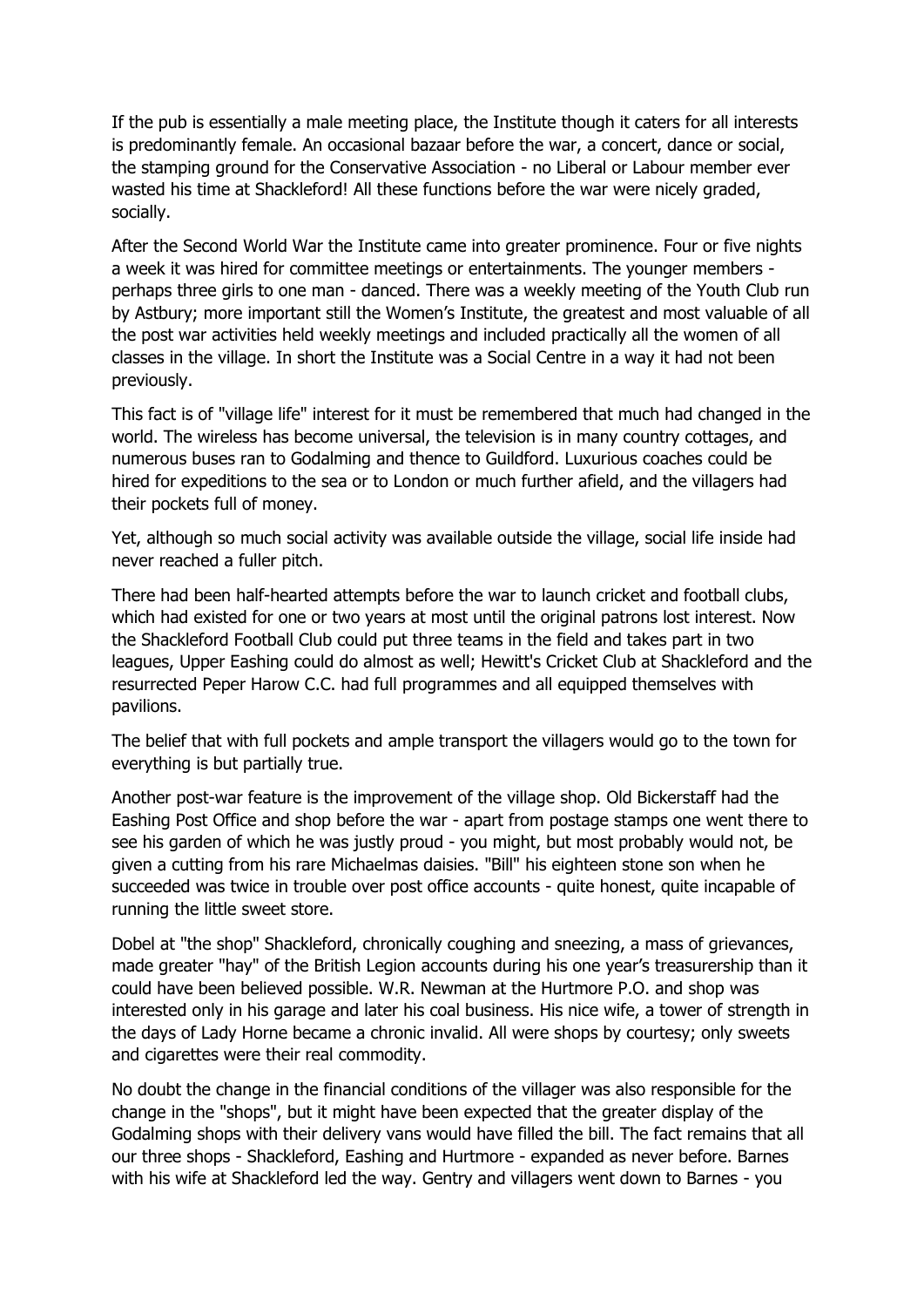could get stores at Barnes that you could not always get in Godalming, unless unduly favoured. He delivered the newspapers - a real boon, seeing that the uncertain W.H. Smith boy rarely arrived before 9.0 or 10.0 and never on Sundays till mid day.

Cossey took over Eashing Post Office and shop from Hancock; a townsman instead of a countryman. Hancock, who was so very bad at simple arithmetic but so very knowledgeable in racing and country matters. There was so much of outside interest with Hancock that the time taken in finally deciding the cost of a parcel by post, and the matter of the change, was never grudged. W.R. Newman's descendants enlarged the Hurtmore shop to a size that positively invited patronage and all three shops were patronised - the richness of the sugared cakes alone proving the wealth and interest of the neighbourhood.

Slowly and almost unconsciously village life changed during these twenty years. The many distinct and graded classes gradually coalesced into two - the gentry and the villagers. The gentry were the retired folk or the dairy "breeders", the villagers were those who worked on the land or for the land workers. There was but one dividing line between these two - the habit of command. Not a "command" that issued orders, but a command that "took charge" and reduced matters to order. It was always - or almost always - one of the gentry that acted as Chairman or Hon. Secretary of each of the village activities, because such a one could be relied on to keep the peace and get on with the job. An honest man who could be trusted at all times with money. There was a feeling of equality on all these committees, each and everyone gave his opinion frankly - but the friendly feeling in face of all criticism was thanks to the leadership of the gentry in charge.

Times had changed. Jack Newman, my old-time gardener - and many like him - continued to touch his hat and call me, Sir; but whereas in old days if it was the case of an extra bit of work involving an extra bit of pay, he always said, "I'll leave it to you, sir" and knew that he left it safely. The other day he gave me a rude shock by saying - with reference to his son, it is true - "You'll have to give him..." I forget what, I was so disgusted.

Perhaps the male portion of the village always knew each other pretty well; the roadman or the field labourer for instance was always a personal friend - though not so intimate as now. The female portion on the other hand has become more intimate.

The domestic staff of former years had little to do with the village; generally they came from a neighbouring town or further afield. These "foreigners" have long since departed to more lucrative and freer work in factories. In their place are the women from the village. Women who have their own husbands' dinners to cook, their own houses to keep clean. Such come for a few months - an endless succession as frequent in change as French governments. Theirs and our interests become common property - the whole village has an intimate knowledge of each other's habits and customs. More is gained than lost by this intercourse socially.

Perhaps the greatest change of all as a result of the Second World War was the relative change of wealth. The Parish could have been described as "Spoon Fed" before the war. Collectors with their little books for village activities could be certain of subscriptions - big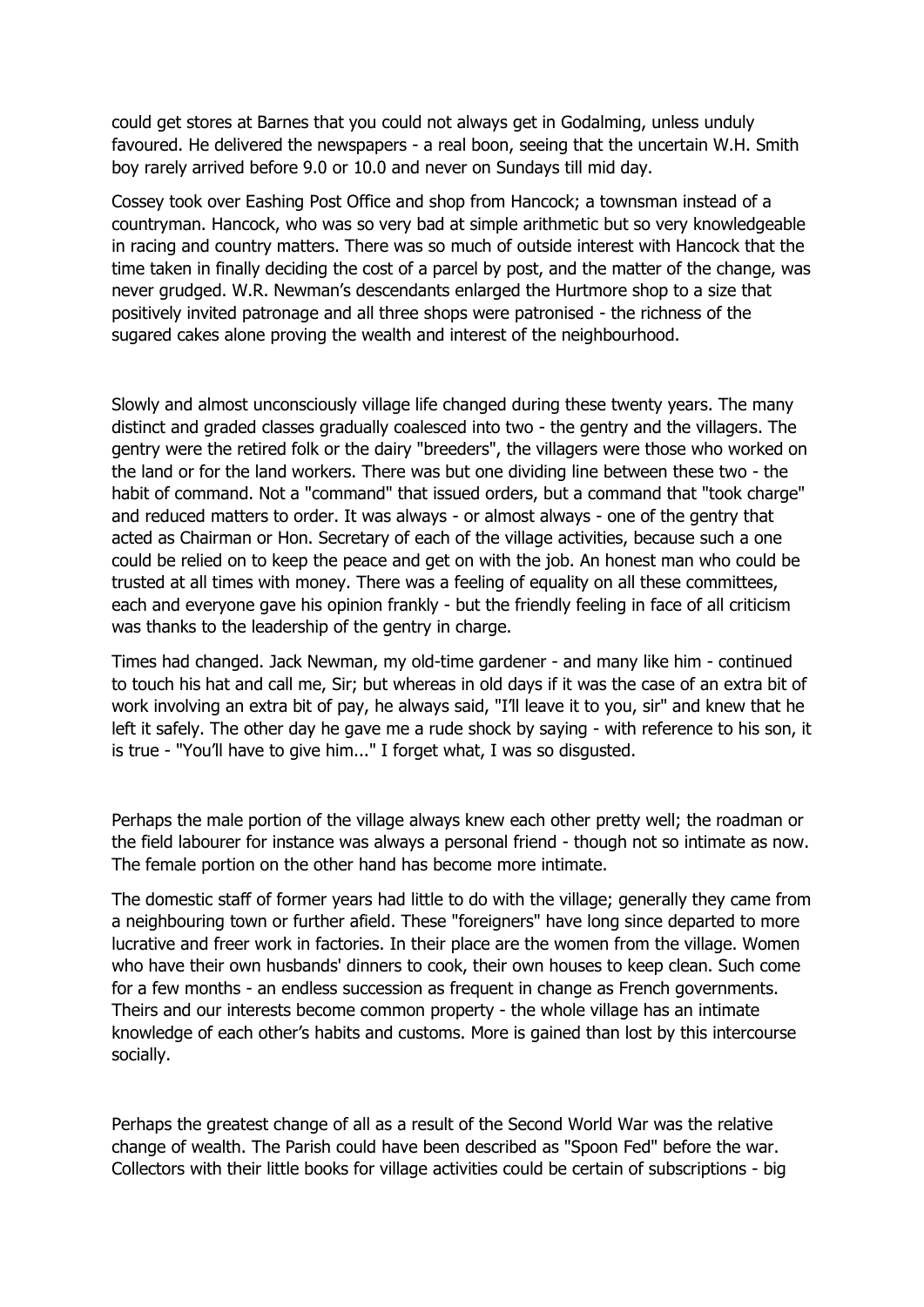ones from the wealthy. The church, the institute, the C. of E. school - had but to ask, and received. The Villagers had no need to subscribe, and didn't.

The rates of wealth have changed today. Wages have gone up from £2 10s. 0d. per week to  $£5$  or  $£10$ . Hourly labour, which could be had for a shilling, now costs half a crown. The amount coming into each cottage is large, sometimes very large - and the outgoing is seen in wireless, motor bikes, television and even motor cars. Applications are still made to the "gentry" and not to the villagers for subscriptions - the gentry still subscribe but they seldom can afford television, and sometimes have no car. In comparison the gentry are much poorer today than the villagers but the villagers have not yet realised it.

Although the gentry know one another intimately in Shackleford none of us knows what the other possesses. The private income of our class is a great British secret, for ever guessed at, for ever discussed, discreetly - never - or practically never known accurately save when some disaster is self-revealing. There was a time when we thought the Heymanns were very rich, both came from wealthy but large families; now we fear they are very poor. Their little house has some lovely things - museum pieces. The Franks sell an acre of land - to raise a little capital, and that sale knocks a large bit off our reckoning of the good luck to be a coal merchant.

Molly Thornton, whose mother had "that large London house" confesses that she has to spend capital to send Vernon and Adrian to Eton. Audrey Hill, the most honest and generous of women says, "It's a lack of pennies, my dear. We just can't do it. We haven't got the pennies." Geoffrey Cook starts his flower shop in Godalming - so as to educate his children but whether or not this brings in a fortune we don't know. We don't buy expensive cut flowers here in the country, but other folk who don't live in Shackleford apparently can afford them. Buer must be making a fortune out of his farm, we say, now that it is his; but most probably it all goes back into the farm - for that bathroom that Mrs. Buer would so much like, has not yet materialised. Jack and Betty Hunt - we once thought were very wealthy - there was that big family place in Wales of Betty's father, and Jack's equally large home in Gloucestershire - but Jack goes up daily in the paint trade and Betty sells the flowers they grow to Covent Garden. The answer is that once upon a time sufficient money was in all these homes, but not now. The older generation is still money conscious. It has always been their safety line. The younger are not so anxious - they marry young, and are prepared to run a risk.

Up to the end of the last century the Parish can have changed but little in outward appearance. At the beginning of this century was an influx of wealthy retired folk - the Pedleys, Le Marchant, McAndrew, The Hornes, Lady Caroline and Hadaway (the little Duke); this generation has left no local descendants, their ugly late Victorian houses are their only memorial. Then came, in about 1930, a fresh but poorer invasion, the retired service men, the daily breaders, thanks to improved train services, the local businessmen. The older generation said to these: "You won't stay. None of your class stays more than five years. Then they go elsewhere." But the Second World War and the housing shortage - if nothing else, disproved this prophecy. Almost all are still here; almost all have seen their children grow up in Shackleford Parish and some of these are already married. There is a stability about this 1930 invasion; it had taken the place of the very big and the big houses. It foreshadows perhaps the age of the lesser English homes.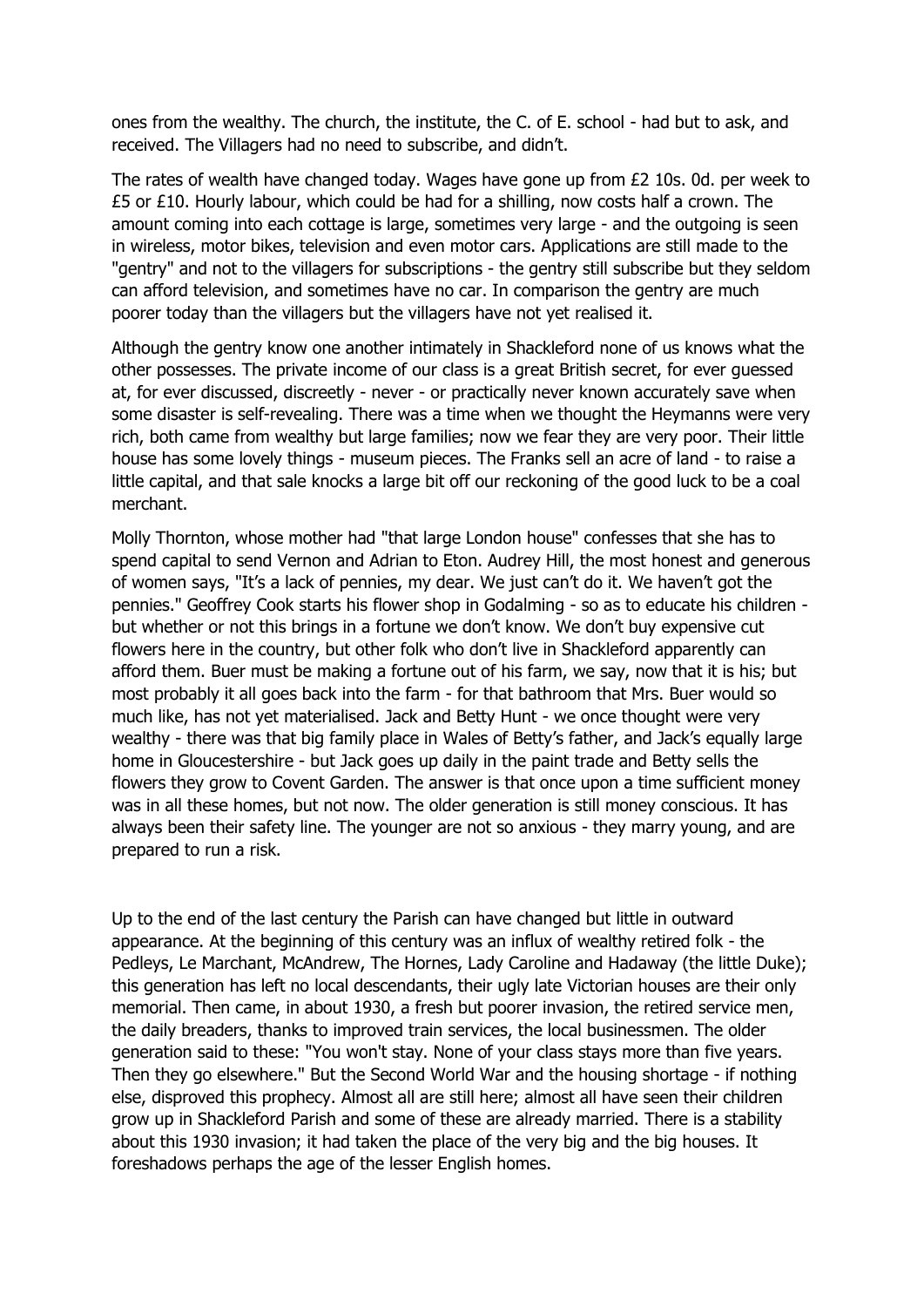During this period the Franks came to Norney Cottage; Roly, John and David grew up here; the Howards with Maria and John to Norney Wood Cottage; the Buers with Eustace to Norney Farm; Jack and Maud Wenham with "Tuppence" and Charles to Mitchen Hall - later to be succeeded by the Thorntons with Valerie, Vernon and Adrian; the Daniels to Timbers with Paddy, "Blue" and John; the Mills with Belinda, Robin and Nicholas - and towards the latter half of the period the Cookes to the Studio with Henrietta and Mark, the Hills to Aldro with Pam, Crispin and Freddie; the Heymanns to Norney End with Tim and Hazel; the Bartrees with Rosemary and two boys to Shackleford; the MacDougals with Johanna, Mary and Sarah at Rokers. Shackleford Parish has been a real home to all this younger generation - and indeed to the Hunts with Roger and Nicholas just outside the parish and the Luffs with Joan down the hill above Godalming. I, with most other parents, can claim to have been a regular chauffeur for some ten years between various houses and school.

Sally at five years old started her schooling with Valerie Thornton at Mrs. Birleys, Charterhouse, with Julia and Rachel Birley - a venture that ended a year later in Sally being asked to leave. Anyone who knew the Sally of those days and of today will recognise the crass absurdity. It was said by a very stupid French Governess that she fought - so she did for years - with John and David Franks - for the love of fighting. It was a letting-off of steam in a very biddable character.

Her next venture was at St. Hilary's with Miss Hiorns, a fine schoolmistress. She fought here - also; but the fighting was admirably handled by Miss Hiorns. From St. Hilary's at the mature age of nine she passed to the Royal School getting "nought" for one paper, History, and precious little more for the others. But that admirable headmistress, "Lottie" Harding accepted her ' and I am quite sure never regretted it.

Sue started life at Miss Cole's. Any Prime Minister who had had the good fortunate to start his learning life with the two Miss Coles would have given them the credit for a high proportion of his subsequent successes. Their teaching was of the very highest order with the young - no matter how unruly or obtuse.

Then Sue went to Mrs. Grey - and Mrs. Grey came of the Huxley family - a natural teacher. But her popularity was in a sense a great stumbling block. All youth was crowded to Mrs. Grey's and a turbulent crowd they were. I don't know if any learnt much, Sue who was quick- witted - and very social - certainly enjoyed the games and the lunch and forgot all she'd previously been taught.

Schools have to be mentioned in this summary of twenty years life from 1933 to 1953 for education is at the parting of the ways. Almost everyone today "lives on capital" - and capital cannot last for ever; this generation, perhaps the next - and then? All our neighbours have put the education of their children in top rank of their expenditure and at the end of this twenty years span it is as well to look to what they have got for their money.

Sue, a day girl like all the others at Mrs. Grey's, cost about £100 a year. She would have learnt more book work at the village school for nothing. Sally scraped through School Certificate at nearly 17 and then left school. Sue got the best out of the Royal School - a first rate school. She got real education - a taste for life.

Sally's education up to 17 cost about £1,600, Sue's up to the same age, about £1,850.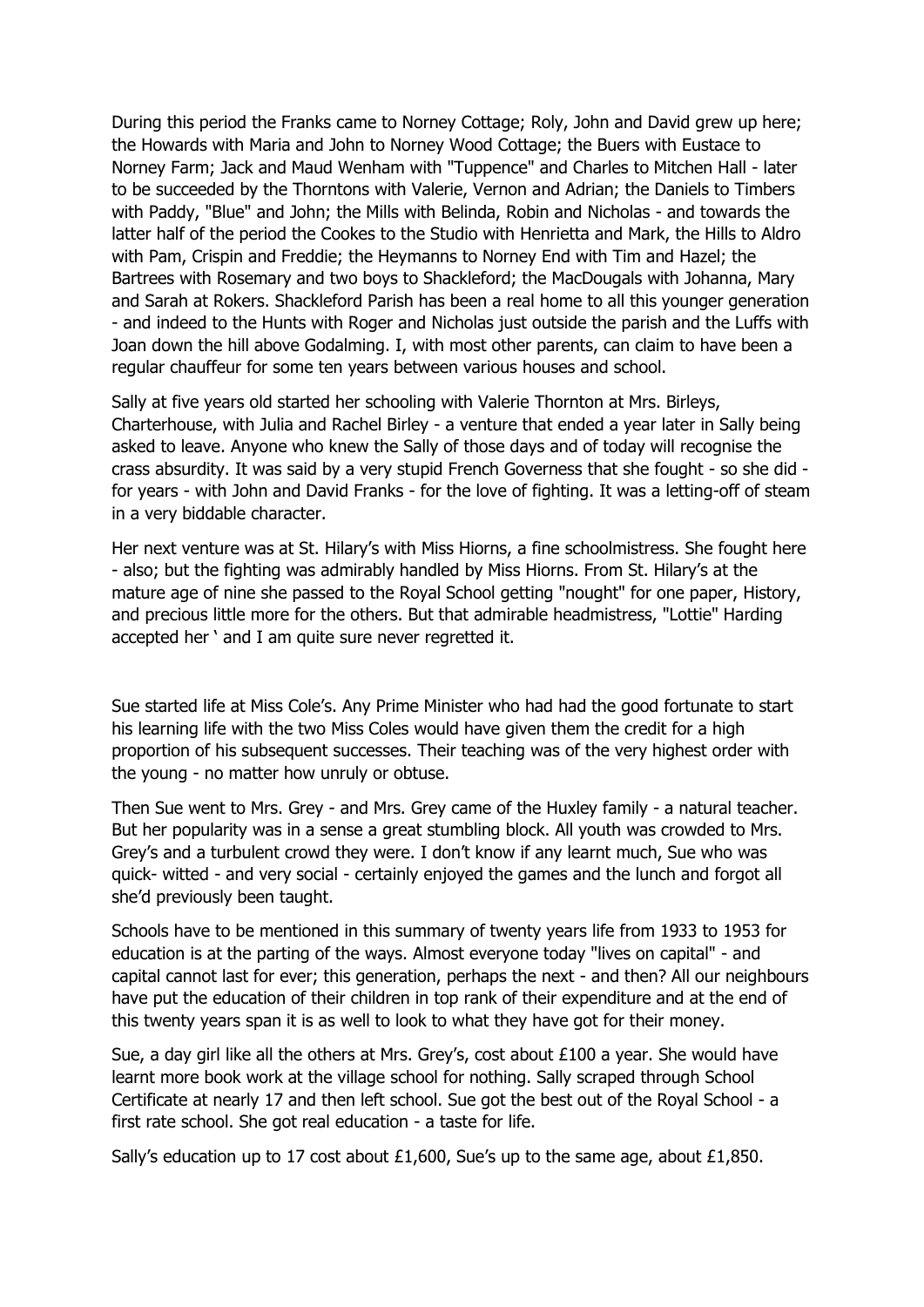Children must get away from home if they are to develop independent characters - but this independent character must be nicely blended with a real feeling for family - a family in which equality between the ages exists. All our young people in Shackleford benefited from being away from home at boarding schools.

We know nothing of divorce, but a great deal about family life. What more devoted or wise mother could you have than Molly Thornton; I remember her saying "It's just heaven" when she referred to Vernon and Adrian coming home from school for the holidays - and what a loss Nigel was to the family circle, for all our families have fathers. Breynton Mills was perhaps a "Roman Father", but he was very proud of his Robin and Nicholas; Belinda wasn't tough enough to stand up to it unfortunately. Most fathers spoil their daughters - or tend that way; Breynton didn't. On the other hand Jack MacDougal - the real charmer - couldn't see why Johanna, Mary and Sarah shouldn't have just everything they wanted.

Mary MacDougal was American - the opposite of the loud talking variety, lovely, unruffled in turmoil, silent but with a delicious sense of humour - and didn't she need it in that happygo-lucky family with Jack often at death's door from pneumonia and the next day in his carpet slippers in the wet garden. "Smokey" the pony was almost a fourth member of the household. What a tragedy it was when Sarah, who had had polio a year or two previously, fell on the kitchen floor and thereby lost the sight of one eye. Who would have foreseen the Franks boys would have developed into such first rate young men, for John when he was small was a nervous highly-strung youngster, a terror at a nursery tea party, and David was a dunce. Home life and good schools made them. But was the home life of the Hills at Aldro the ideal for a family? Both Audrey Hill and her husband set the finest example. Hill a most Christian gentleman, out to help everything and everybody, Audrey his counterpart speaking no ill. All the Shackleford village - no matter what their age or sex - were invited and attended every school entertainment whether indoors or out of doors; the Hills making not the smallest social distinction, welcoming all as personal friends.

School and family life is but formative, the interest comes when the young grow up and start their own lives - and here in Shackleford was a whole generation.

Hilary Maxwell was the eldest of our batch of young women. She is the great age of 24. She started her schooling at Priorsfield under Miss Burton Brown. "Hateful old woman", said Hilary, who failed to pass her School Certificate. So she tried the Farnham School of Art for upwards of a year. Her one picture was of a "bloater"; but the bloater did not get the recognition it deserved - outside Shackleford. The other pictures that were superimposed over the "bloater" on the same canvas finally disillusioned Hilary. So she became a Secretary. I think it was with Collins, the Publishers. She disliked, at sight, the head woman, a German, and was pretty unpleasant to her. So she came home. But persuaded by Lady Maxwell that her conduct was not above reproach, she returned and apologised. Thereupon the German kissed her - and Hilary left for ever. She then tried Harrods; but was dismissed for being rude to a lady who was contemplating the purchase of a hat. Hearing that MI5 at the War office was a suitable job, she went there - for about a month. "Nothing but a lot of old women, continually drinking tea. I simply couldn't stand that," said Hilary in her slow delightful drawl. The only job that she really enjoyed was doing nothing save the unpredictable in her father's flat - but then she met the man of three previous wives, and married him.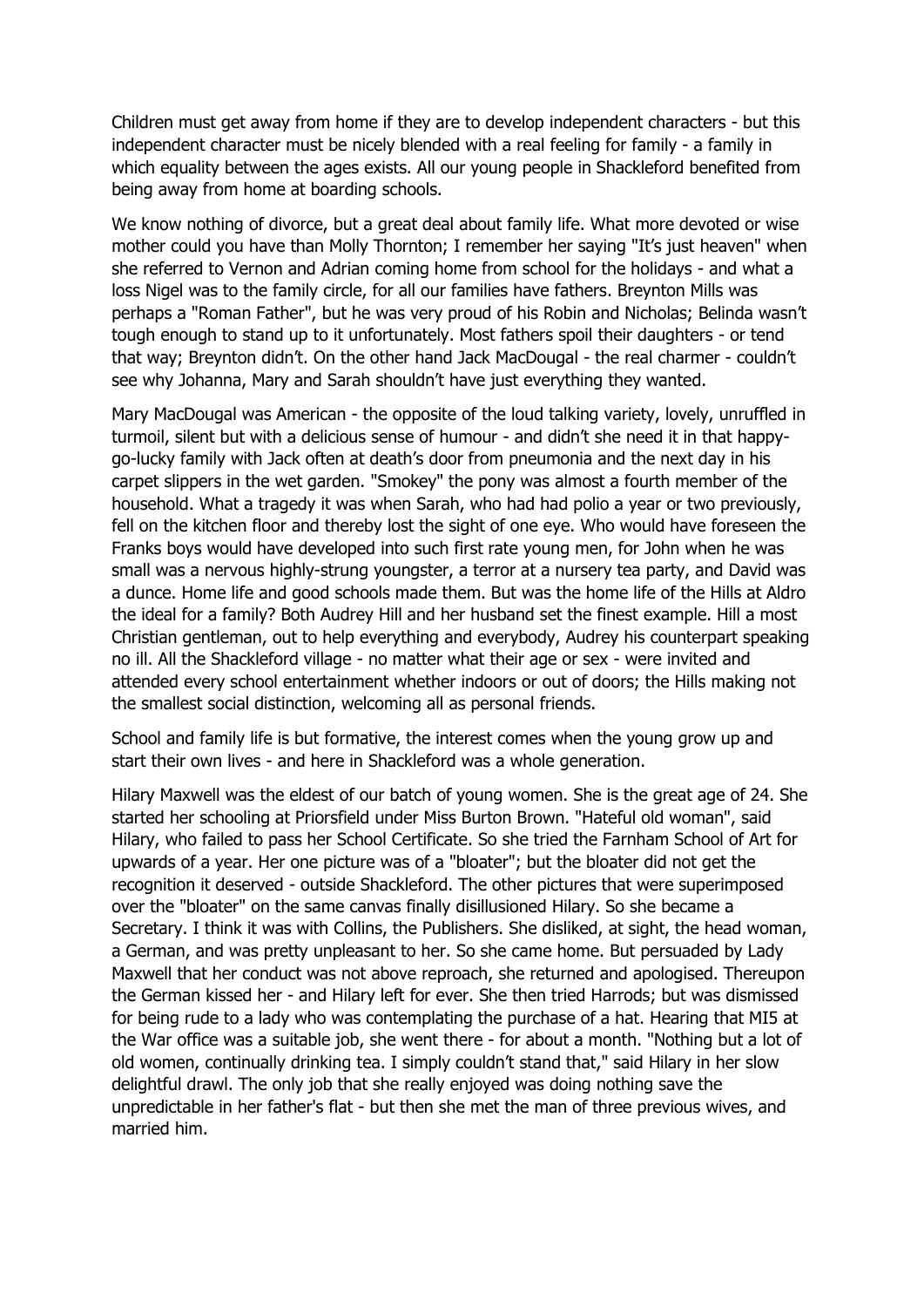Valerie had no doubt about her future - Painting. Valerie came from a really artistic family. Valerie has all the possibility of becoming a well-known artist by the age of - just when I wonder, for an artist it must always be in the future. Domesticity, save in the artistic sense, was not for Valerie. "Blue" Daniel was secretary to a Jeweller, was a Secretary in MI5, and was a Secretary to a man on tour to Venice.

Joan, with musical gifts, rich, elegant - learnt typing and absolutely hated it. She, too, became a Secretary - here, there and everywhere.

## END OF PERMITTED EXCERPT

Sally cooked in the King George's Hospital, Hyde Stile. Paddy became an Almoner - the only one who has made it a career; but Paddy was perhaps the most attractive of all, it was Paddy who should have married, and made that her career.

When I was young no young women left their homes to earn money. Today the pendulum has swung full circle; all young women leave their homes. Work in London gives a measure of independence Two or three young daughters share a flat, or live in a Hostel; they work by day, get acquainted with young men - and if the young women are the right sort - which all of our Shackleford young women are - then it is all for the good.

The natural corollary of this account of Happy Families should be Happy Marriages - and none are better suited than our young generation in Shackleford.

This Chapter can thus well end with a brief account of Sally's wedding to Stephen Bolton. The first in our Parish.

The best record of a wedding is perhaps the bound volume of photographs - which London firms produce. Our copy, to be complete, should include a photo of Stephen two years previously in his car at Norney Rough, just arrived from another wedding with grey top hat in the back seat. Medium height, dark and very handsome. He had known Sally for two years previously at Oxford and until the last month had scarcely looked at her; but made up for this by looking at nothing else during this last month. He made a great impression on Phyllis - which burst like a bubble two years later when they were engaged to be married. Nothing personal - she could not bear the thought of losing her daughter to a soldier! A disaster (sic) which had been her own fate under exactly similar conditions.

We did the wedding "regardless" - even the sun shone on that one day amid a welter of rainstorms. It was a real success from start to finish. Stephen's father, Duncan Bolton, married them, the Bishop of Leicester gave them an address and Ken Frankes made the wedding speech.